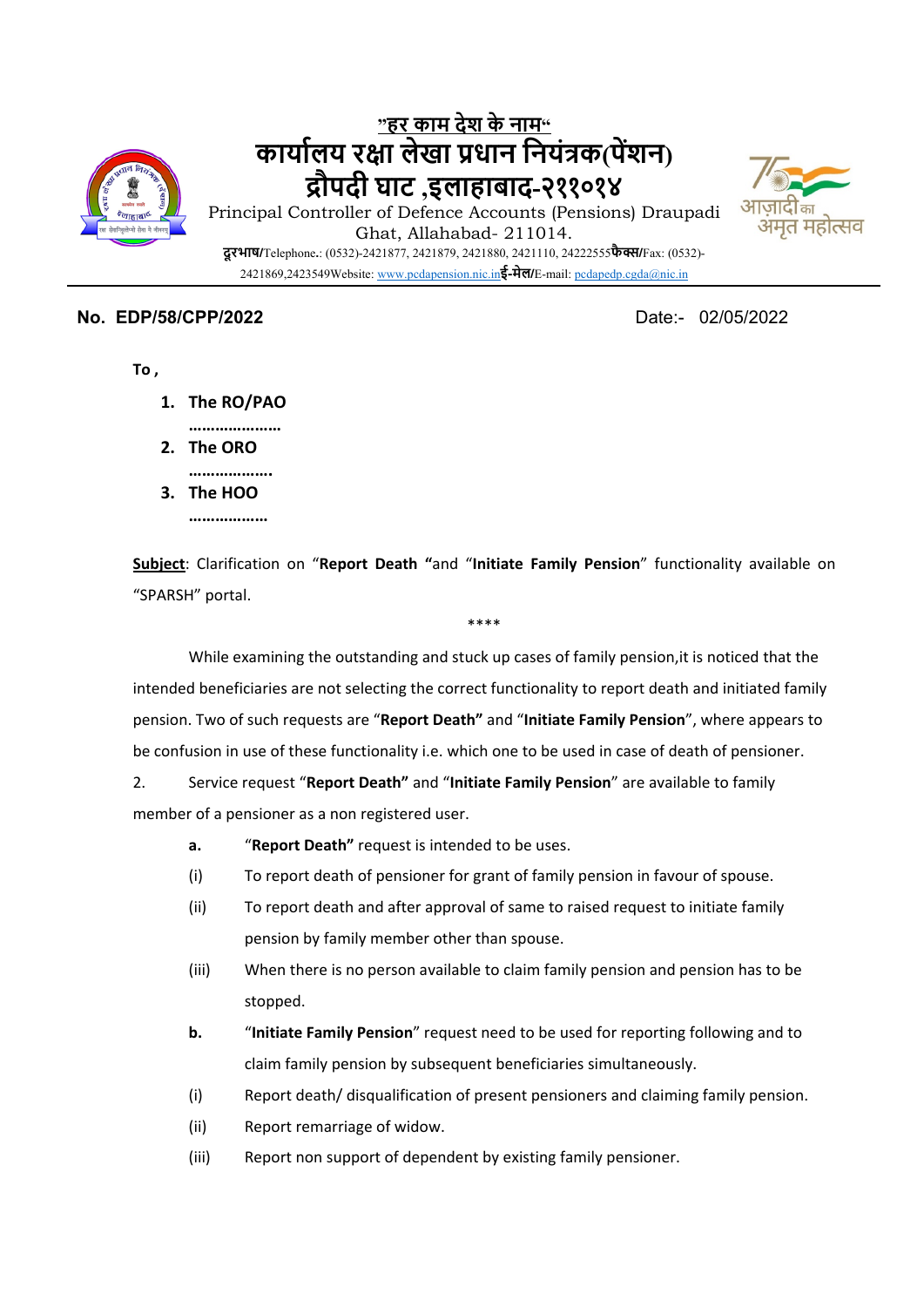- 3. The documents required for initiation of family pension by spouse in sparsh is death certificate of deceased. Updation of bank account details along with declarations on remarriage/ employment (for other than spouse) undertaking of recovery etc. are available on screen which has to be confirmed/ completed by the beneficiary / claimant while submitting "**Initiate Family Pension**" request.
- 4. It is therefore requested that "**Report Death"** and "**Initiate Family Pension**" should be used for purpose as stated above. The step wise flow of functionality is attached here with as Annexure for guidance purpose.

CDA(P) has seen.

BAILY Encl. As above **(Himanshu Tripathi)**  Dy. CDA(P)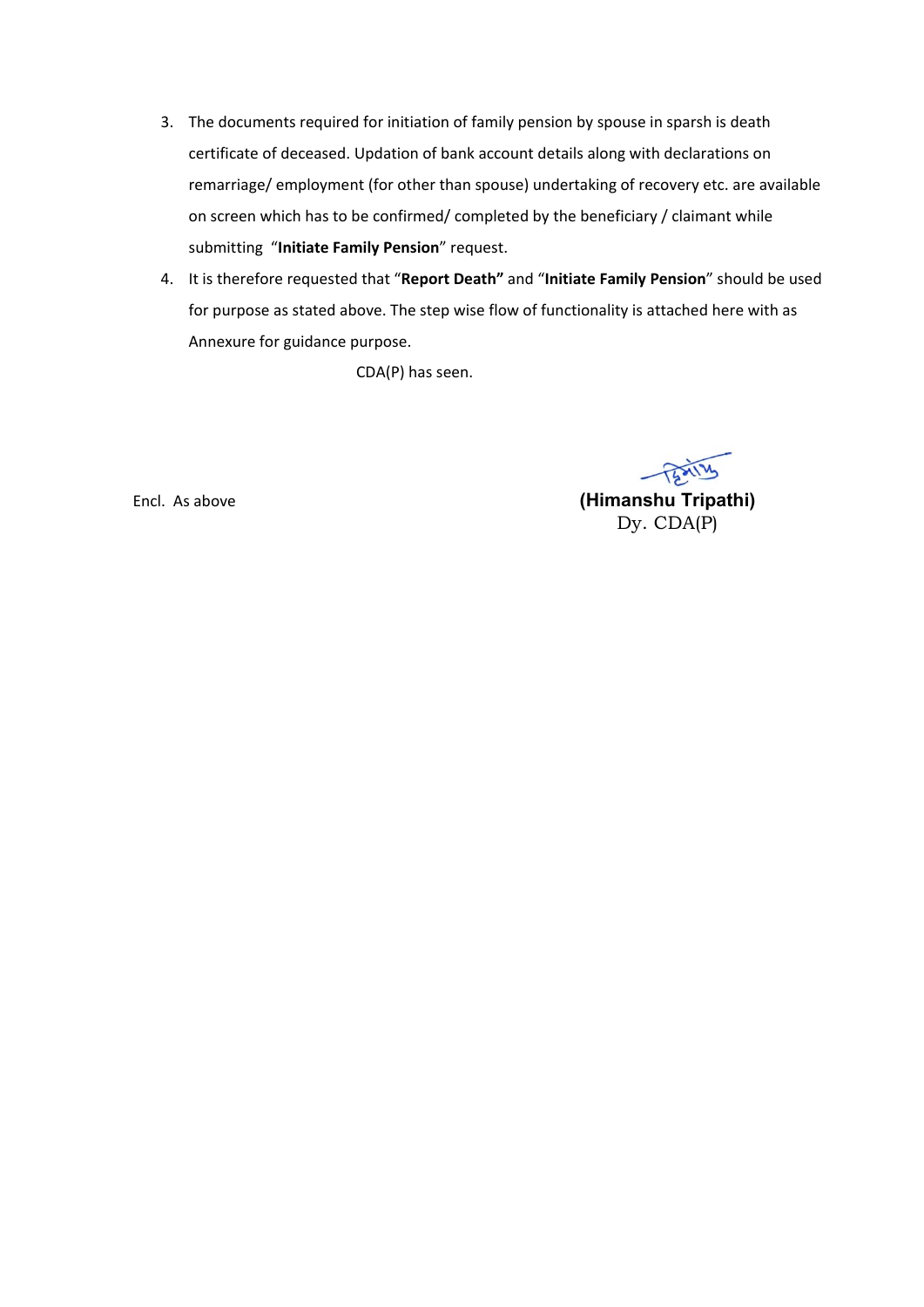#### **Annexure**.

# **Access of Service Center/ Portal by Users:-**

The user has to open linkhttps://sparsh.defencepension.gov.in to access portal.

- **(a)** On opening link , Click on Login.
- **(b)** In case of Non registered user, he has to select service available under 'Services' on dash board. In case of Service center Login details of Service center is to be entered. Click on 'LOGIN'. Dash Board of concerned service center user will open.

## **Raising Service Request and Grievance from Service center**

Click on Service Request & Grievance tab available at left panel. There are two types of user who will approach at service center. Those who are registered in SPARSH (having pen id issued to them) will be called as registered users. Others who are not registered in SPARSH (Whom pen id has not been issued) will be called as non‐registered users. For registered user, select Registered from dropdown in User Type box. Otherwise select Non registered user.

## **Authentication of Non Registered User at Service center :‐**

- 1. Click on Service Request & Grievance from left panel.Select Non Registered from dropdown under user type. Enter Name, relation with service personnel, mobile no & email id of Non-registered user, Click on send OTP. An OTP will be send to given mobile no.
- 2. Enter OTP, click on verify and process. Message will appear that verified sucessfully.
- 3. Select one of service from dropdown (Army/Navy/Airforce/Civilians) under Service, Select unique identifier from dropdown (Cadet No./Bank A/c No./ Personal No./ PPO No./ Regimental No) and enter unique identifier value. Click on search.
- 4. Name of Registered beneficiaries linked with that PPO No. will appear. Select button available against beneficiary name for whom service request has to be initiated. Click on proceed.
- 5. Security question screen will be reflected. Enter at-least any two values out of PPO No., Regimental Number/Personal Number, Date of enrollment or Pensioner Rank. Click on verify and proceed.
- 6. Thereafter, Service Type screen will open from where any functionality can be selected from dropdown of service type.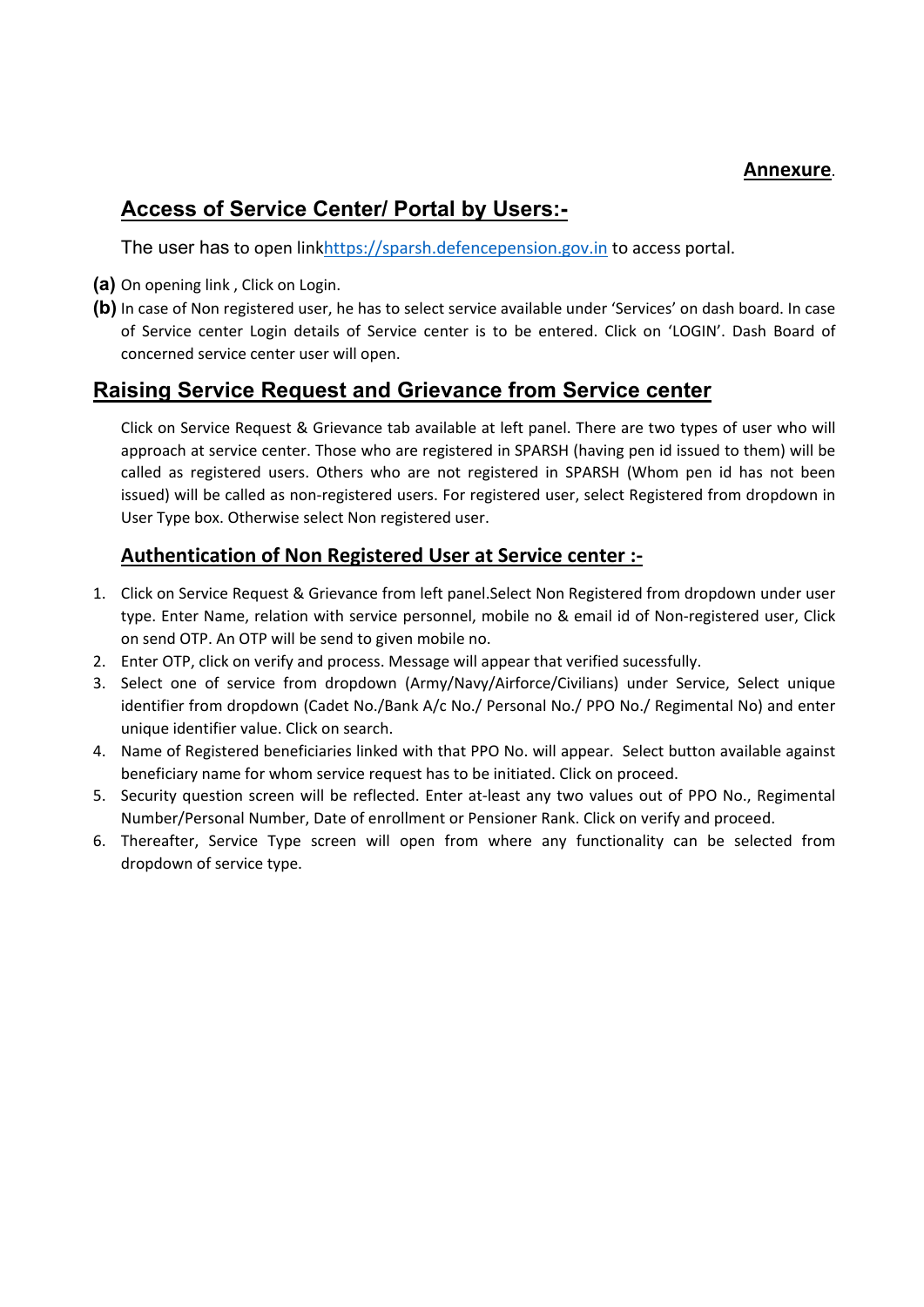## **1. Report Death :‐**

- i. After authentication of Non Registered user as mentioned above, select Report Death from Service type dropdown. **At this level Remark and attachment of document option is also provided which is not mandatory.** Click on Proceed. A confirmation screen will appear, click on Proceed.
- ii. Reporter Details will appear, enter all details and code shown in given box and click on verify and proceed. OTP will be received at given mobile no of non registered user.
- iii. Enter OTP in given box and proceed.
- iv. Event details screen will open. Enter date of death and attach death certificate. **Upload death certificate to avoid cancellation of request by Supervisor.**
- v. Click on submit tab.
- vi. A confirmation message will appear ''Do you want to submit?'' Click on Yes.
- vii. Acknowledgement will appear on screen that ''Your service request has been registered with Token No…. Kindly note the token No. for future reference. Click on Ok. Now Death Report has been registered successfully. A message regarding this will be send to reporters given mobile No. Service Center user can track the status of this request from Track status available at left panel by using Token No.

#### **2. Initiate Family Pension: ‐**

- i. After authentication of Non Registered user, select Initiate Family Pension from Service type dropdown.Click on Proceed. A confirmation screen will appear, click on Proceed.
- ii. Reporter Details will appear, enter code shown in given box and click on verify and proceed. OTP will be send to given mobile no of non‐ registered user.
- iii. Enter OTP at given space. Click on verify and proceed. Message will appear that "OTP verified successfully.
- iv. Reporter detail will appear. Enter all details and Click on next.
- v. Claimant details screen will open. System will ask if claimant is same as Reporter if click on yes then Claimants name, relation and mobile no will be auto populated from reporter details. Enter Date of birth, Address, Bank A/C No, IFSC code and click on next for filling claim details. If claimant is not same as reporter, enter Name, Relation and mobile no. click on send OTP. OTP will be received in **Claimant's** mobile number. Enter OTP. Click on verify and proceed.
- vi. Next screen will open where date of birth, marital status, whether physically handicapped, whether mentally challenged, whether employed, Address, Bank A/c No, IFSC Code are to be filled. **These data may be matched with that of LPC‐cum data sheet. If there is any amendment in these data, supporting document should be attached on basis of which RO would update the data sheet. Otherwise claim will be rejected.**Fill all details and click on next.
- vii. Claim details screen will open. Reason for claim initiation is to be selected from dropdown. In drop down three options are provided (i) Disqualification of existing pensioner/ Family Pensioner (ii) Remarriage of widow(iii) Non supporting of dependents by existing family pensioner.
- A. When selected Disqualification of existing pensioner/ Family pensioner. Select and click on submit.
- a) Click on Add disqualification details tab in Disqualification Details.
- b) Disqualification details screen will open where two fields are provided. In disqualification of dropdown, names of service personnel along with other family member are given. Select name of current beneficiary (who is getting service pension/family pension currently).